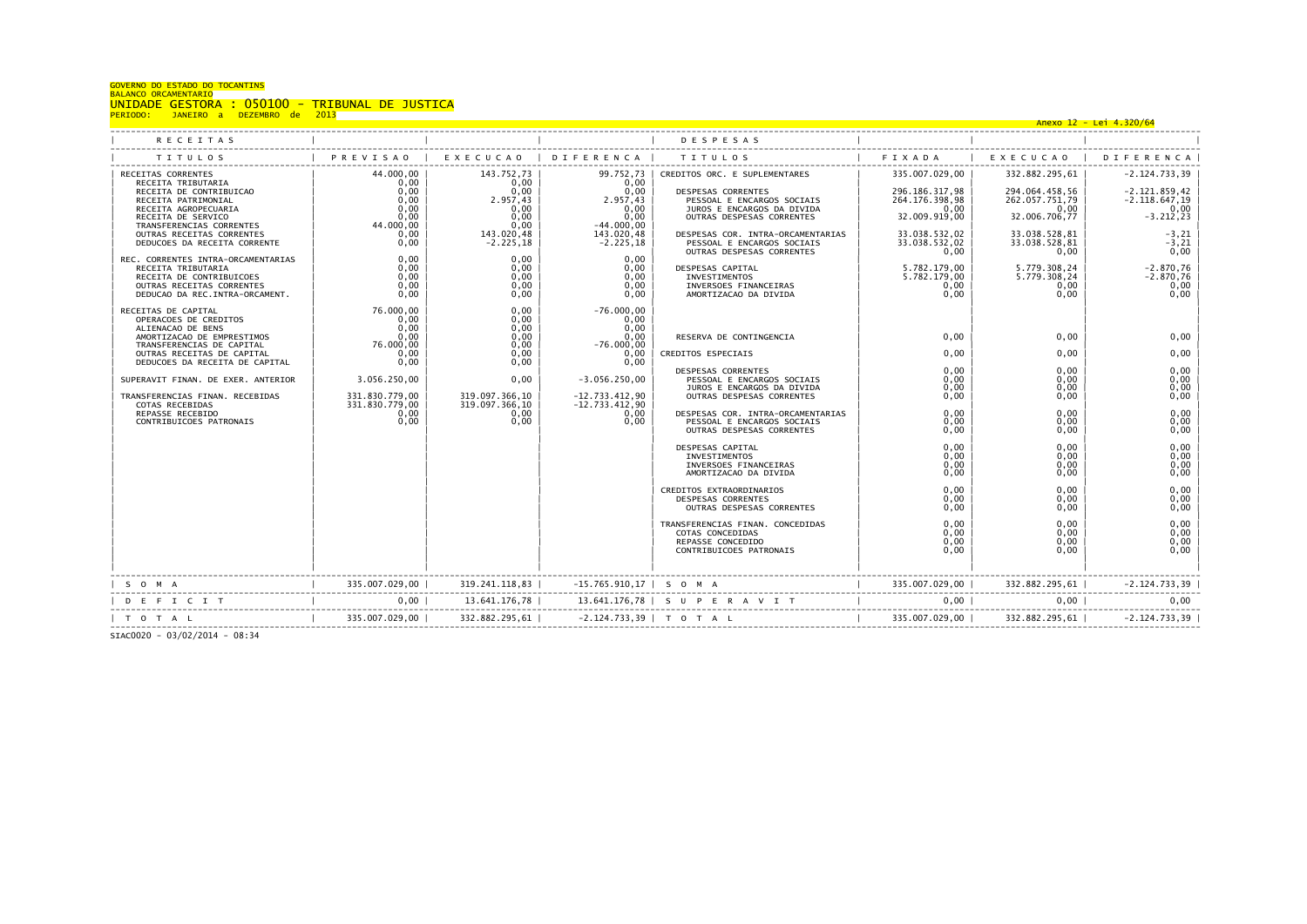# GOVERNO DO ESTADO DO TOCANTINS

BALANCO FINANCEIRO<br>UNIDADE GESTORA: 050100 - TRIBUNAL DE JU<mark>STICA</mark><br>PERIODO: JANEIRO a DEZEMBRO de 2013

# Anexo 13 - Lei 4.320/64

| <b>RECEITA</b>                                                                                                                                                                                                                                                                                                                                                   |                                                                                                                                                         |                                |                | DESPESA                                                                                                                                                                                                                                                                                                                                                          |                                                                                                                                                  |                          |                |
|------------------------------------------------------------------------------------------------------------------------------------------------------------------------------------------------------------------------------------------------------------------------------------------------------------------------------------------------------------------|---------------------------------------------------------------------------------------------------------------------------------------------------------|--------------------------------|----------------|------------------------------------------------------------------------------------------------------------------------------------------------------------------------------------------------------------------------------------------------------------------------------------------------------------------------------------------------------------------|--------------------------------------------------------------------------------------------------------------------------------------------------|--------------------------|----------------|
| <b>TITULOS</b>                                                                                                                                                                                                                                                                                                                                                   | R\$                                                                                                                                                     | R\$                            | R\$            | <b>TITULOS</b>                                                                                                                                                                                                                                                                                                                                                   | R\$                                                                                                                                              | R\$                      | R\$            |
| ORCAMENTARIAS                                                                                                                                                                                                                                                                                                                                                    |                                                                                                                                                         |                                | 143.752,73     | ORCAMENTARIAS                                                                                                                                                                                                                                                                                                                                                    |                                                                                                                                                  |                          | 332.882.295,61 |
| RECEITAS CORRENTES<br>RECEITA TRIBUTARIA<br>RECEITA DE CONTRIBUICOES<br>RECEITA PATRIMONIAL<br>RECEITA AGROPECUARIA<br>RECEITA DE SERVICO<br>TRANSFERENCIAS CORRENTES<br>OUTRAS RECEITAS CORRENTES<br>DEDUCOES DA RECEITA CORRENTE                                                                                                                               | $0,00$<br>$0,00$<br>2.957,43<br>0,00<br>0,00<br>143.020,48<br>-2.225,18                                                                                 | 143.752,73                     |                | DESPESAS CORRENTES<br>PESSOAL E ENCARGOS SOCIAIS<br>JUROS E ENCARGOS DA DIVIDA<br>OUTRAS DESPESAS CORRENTES                                                                                                                                                                                                                                                      | 262.057.751,79<br>0,00<br>32.006.706,77                                                                                                          | 294.064.458,56           |                |
| RECEITAS DE CAPITAL<br>OPERACOES DE CREDITO<br>ALIENACAO DE BENS<br>AMORTIZAÇÃO DE EMPRESTIMOS<br>TRANSFERENCIAS DE CAPITAL<br>OUTRAS RECEITAS DE CAPITAL<br>DEDUCOES DA RECEITA CAPITAL                                                                                                                                                                         | $0,00$<br>$0,00$<br>0,00<br>0,00<br>0,00                                                                                                                | 0,00                           |                | DESPESAS DE CAPITAL<br>INVESTIMENTOS<br>INVERSOES FINANCEIRAS<br>AMORTIZACAO DA DIVIDA                                                                                                                                                                                                                                                                           | 5.779.308,24<br>0,00<br>0,00                                                                                                                     | 5.779.308,24             |                |
| REC.CORRENTES INTRA-ORCAMENTARIAS<br>RECEITA TRIBUTARIA<br>RECEITA DE CONTRIBUICOES<br>OUTRAS RECEITAS CORRENTES<br>DEDUCOES RECEITA INTRA-ORCAMENTARIA                                                                                                                                                                                                          | 0,00<br>0,00<br>0,00<br>0.00                                                                                                                            | 0,00                           |                | DESP. CORRENTES INTRA-ORCAMENTARIAS<br>PESSOAL E ENCARGOS SOCIAIS<br>OUTRAS DESPESAS CORRENTES                                                                                                                                                                                                                                                                   | 33.038.528,81<br>0,00                                                                                                                            | 33.038.528.81            |                |
| TRANSFERENCIAS FINANCEIRAS RECEBIDAS<br>COTAS RECEBIDAS<br>REPASSE RECEBIDO<br>CONTRIBUICOES PATRONAIS                                                                                                                                                                                                                                                           |                                                                                                                                                         | 319.097.366,10<br>0.00<br>0,00 | 319.097.366,10 | TRANSFERENCIAS FINANCEIRAS CONCEDIDAS<br>COTAS CONCEDIDAS<br>REPASSE CONCEDIDO<br>CONTRIBUICOES PATRONAIS                                                                                                                                                                                                                                                        |                                                                                                                                                  | $0,00$<br>$0,00$<br>0,00 | 0,00           |
| EXTRA-ORCAMENTARIA                                                                                                                                                                                                                                                                                                                                               |                                                                                                                                                         |                                | 415.887.543,88 | EXTRA-ORCAMENTARIA                                                                                                                                                                                                                                                                                                                                               |                                                                                                                                                  |                          | 418.909.912,93 |
| INSCRICAO DA DIVIDA FLUTUANTE<br>CONSIGNACOES E ENCARGOS SOCIAIS<br><b>CAUCAO</b><br>DEPOSITO DE OUTRAS ORIGENS<br>DESPESAS A PAGAR<br>OUTROS CREDORES<br>DEBITOS DIVERSOS A PAGAR RPPS<br>RESTOS A PAGAR<br>TAXA DE RISCO<br>VALORES NAO RECLAMADOS<br>ORDENS PAGTO.E/OU CH EM TRANSITO<br>BLOQUEIO P/ PGTO DE DEP. JUDICIAIS<br>PRECATORIOS A PAGAR - EC 62/09 | 161.724.615,57<br>61.497,94<br>0,00<br>226.513.370,75<br>277.140,27<br>0,00<br>3.857.104,18<br>$\frac{0,00}{0,00}$<br>1.150,02<br>0.00<br>21.426.789,39 | 413.861.668,12                 |                | PAGAMENTO DA DIVIDA FLUTUANTE<br>CONSIGNACOES E ENCARGOS SOCIAIS<br><b>CAUCAO</b><br>DEPOSITO DE OUTRAS ORIGENS<br>DESPESAS A PAGAR<br>OUTROS CREDORES<br>DEBITOS DIVERSOS A PAGAR RPPS<br>RESTOS A PAGAR<br>TAXA DE RTSCO<br>VALORES NAO RECLAMADOS<br>ORDENS PAGTO.E/OU CH EM TRANSITO<br>BLOQUEIO P/ PGTO DE DEP. JUDICIAIS<br>PRECATORIOS A PAGAR - EC 62/09 | 161.717.198,42<br>61.497,94<br>0,00<br>226.513.370,75<br>266.252,93<br>0,00<br>6.897.777,72<br>0.00<br>0.00<br>1.150,02<br>0,00<br>21.426.789,39 | 416.884.037,17           |                |
| RECEB. DE VALORES REALIZAVEIS<br>OUTROS DEVEDORES<br>REC. APREENDIDO POR DECISAO JUDICIAL<br>DIVERSOS RESPONSAVEIS-APURADOS-RPPS<br>VALORES EM TRANSITO                                                                                                                                                                                                          | 0,00<br>0,00<br>0.00<br>2.025.875,76                                                                                                                    | 2.025.875,76                   |                | INSCRICAO DE VALORES REALIZAVEIS<br>OUTROS DEVEDORES<br><b>REC. APREENDIDO POR DECISAO JUDICIAL<br/>DIVERSOS RESPONSAVEIS-APURADOS-RPPS<br/>VALORES EM TRANSITO</b>                                                                                                                                                                                              | 0,00<br>0,00<br>0.00<br>2.025.875,76                                                                                                             | 2.025.875,76             |                |
| VALORES PENDENTES A CURTO PRAZO<br>RECEBIMENTOS A CLASSIFICAR                                                                                                                                                                                                                                                                                                    | 0,00                                                                                                                                                    | 0,00                           |                | VALORES PENDENTES A CURTO PRAZO<br>RECEBIMENTOS A CLASSIFICAR                                                                                                                                                                                                                                                                                                    | 0,00                                                                                                                                             | 0,00                     |                |
| VARIACAO CAMBIAL<br>VARIACAO CAMBIAL                                                                                                                                                                                                                                                                                                                             | 0,00                                                                                                                                                    | 0,00                           |                | VARIACAO CAMBIAL<br>VARIACAO CAMBIAL                                                                                                                                                                                                                                                                                                                             | 0,00                                                                                                                                             | 0,00                     |                |
| AJUSTES DE CREDITOS<br>ATUALIZACAO MONETARIA FINANCEIRA                                                                                                                                                                                                                                                                                                          | 0,00                                                                                                                                                    | 0,00                           |                | <b>PROVTSOFS</b><br>PROVISOES PERDAS INVESTIMENTOS-RPPS                                                                                                                                                                                                                                                                                                          | 0,00                                                                                                                                             | 0,00                     |                |
| <b>REVERSOES</b><br>REVERSOES PERDAS INVESTIMENTOS-RPPS                                                                                                                                                                                                                                                                                                          | 0,00                                                                                                                                                    | 0,00                           |                | RECURSOS A RECEBER<br>CANCELAMENTO DE RECURSOS A RECEBER                                                                                                                                                                                                                                                                                                         | 0,00                                                                                                                                             | 0,00                     |                |
|                                                                                                                                                                                                                                                                                                                                                                  |                                                                                                                                                         |                                |                | AJUSTES DE OBRIGACOES - PRECATORIOS<br>ATUAL. MON. FINANCEIRA - PRECATORIOS                                                                                                                                                                                                                                                                                      | 0,00                                                                                                                                             | 0,00                     |                |
| SALDO DO PERIODO ANTERIOR<br>DISPONIVEL<br>BANCOS CONTA MOVIMENTO<br>APLICACOES FINANCEIRAS<br>APLIC.SEGMENTO RENDA FIXA<br>APLIC.SEGMENTO RENDA VARIAVEL                                                                                                                                                                                                        | 21.800.544,25<br>0.00<br>0,00<br>0,00                                                                                                                   | 22.031.936,22                  | 31.204.970,12  | SALDO PARA O PERIODO SEGUINTE<br>DISPONIVEL<br>BANCOS CONTA MOVIMENTO<br>APLICACOES FINANCEIRAS<br>APLIC.SEGMENTO RENDA FIXA<br>APLIC.SEGMENTO RENDA VARIAVEL                                                                                                                                                                                                    | 8.264.741,80<br>0,00<br>0,00<br>0,00                                                                                                             | 8.264.741,80             | 14.541.424,29  |
| APLIC.SEGMENTO IMOBILIARIO<br>POUPANCA                                                                                                                                                                                                                                                                                                                           | 0.00<br>231.391,97                                                                                                                                      |                                |                | APLIC.SEGMENTO IMOBILIARIO<br>POUPANCA                                                                                                                                                                                                                                                                                                                           | 0.00<br>0,00                                                                                                                                     |                          |                |
| AGENTES ARRECADADORES<br>AGENTES ARRECADADORES                                                                                                                                                                                                                                                                                                                   | 0,00                                                                                                                                                    | 0,00                           |                | AGENTES ARRECADADORES<br>AGENTES ARRECADADORES                                                                                                                                                                                                                                                                                                                   | 0,00                                                                                                                                             | 0,00                     |                |
| RECURSOS A RECEBER<br>RECURSOS A RECEBER<br>CONTRIBUICOES A RECEBER                                                                                                                                                                                                                                                                                              | 0,00<br>0,00                                                                                                                                            | 0,00                           |                | RECURSOS A RECEBER<br>RECURSOS A RECEBER<br>CONTRIBUICOES A RECEBER                                                                                                                                                                                                                                                                                              | 0,00<br>0,00                                                                                                                                     | 0,00                     |                |
| RECURSOS PROPRIOS<br>RECURSOS PROPRIOS - CTU<br>ALIENACAO DE BENS<br>ALIENACAO DE BENS - CTU<br>RECURSOS - BNDES                                                                                                                                                                                                                                                 | 0,00<br>0,00<br>0,00<br>9.173.033,90                                                                                                                    | 9.173.033,90                   |                | RECURSOS PROPRIOS<br>RECURSOS PROPRIOS - CTU<br>ALIENACAO DE BENS<br>ALIENACAO DE BENS<br>- CTU<br>RECURSOS - BNDES                                                                                                                                                                                                                                              | 0,00<br>0,00<br>0,00<br>6.276.682,49                                                                                                             | 6.276.682,49             |                |
| CREDITOS TRIBUTARIOS<br>ICMS A COMPENSAR                                                                                                                                                                                                                                                                                                                         | 0,00                                                                                                                                                    | 0,00                           |                | CREDITOS TRIBUTARIOS<br>ICMS A COMPENSAR                                                                                                                                                                                                                                                                                                                         | 0,00                                                                                                                                             | 0,00                     |                |
| REALIZAVEL A LONGO PRAZO<br>APLICACOES FINANCEIRAS<br>RECURSOS VINCULADOS                                                                                                                                                                                                                                                                                        | 0,00<br>0.00                                                                                                                                            | 0,00                           |                | REALIZAVEL A LONGO PRAZO<br>APLICACOES FINANCEIRAS<br>RECURSOS VINCULADOS                                                                                                                                                                                                                                                                                        | 0,00<br>0.00                                                                                                                                     | 0,00                     |                |
| T O T A L                                                                                                                                                                                                                                                                                                                                                        |                                                                                                                                                         |                                | 766.333.632,83 | $\begin{array}{cccccccccc} T & 0 & T & A & L \end{array}$                                                                                                                                                                                                                                                                                                        |                                                                                                                                                  |                          | 766.333.632,83 |

SIAC0027 - 03/02/2014 as 08:36:04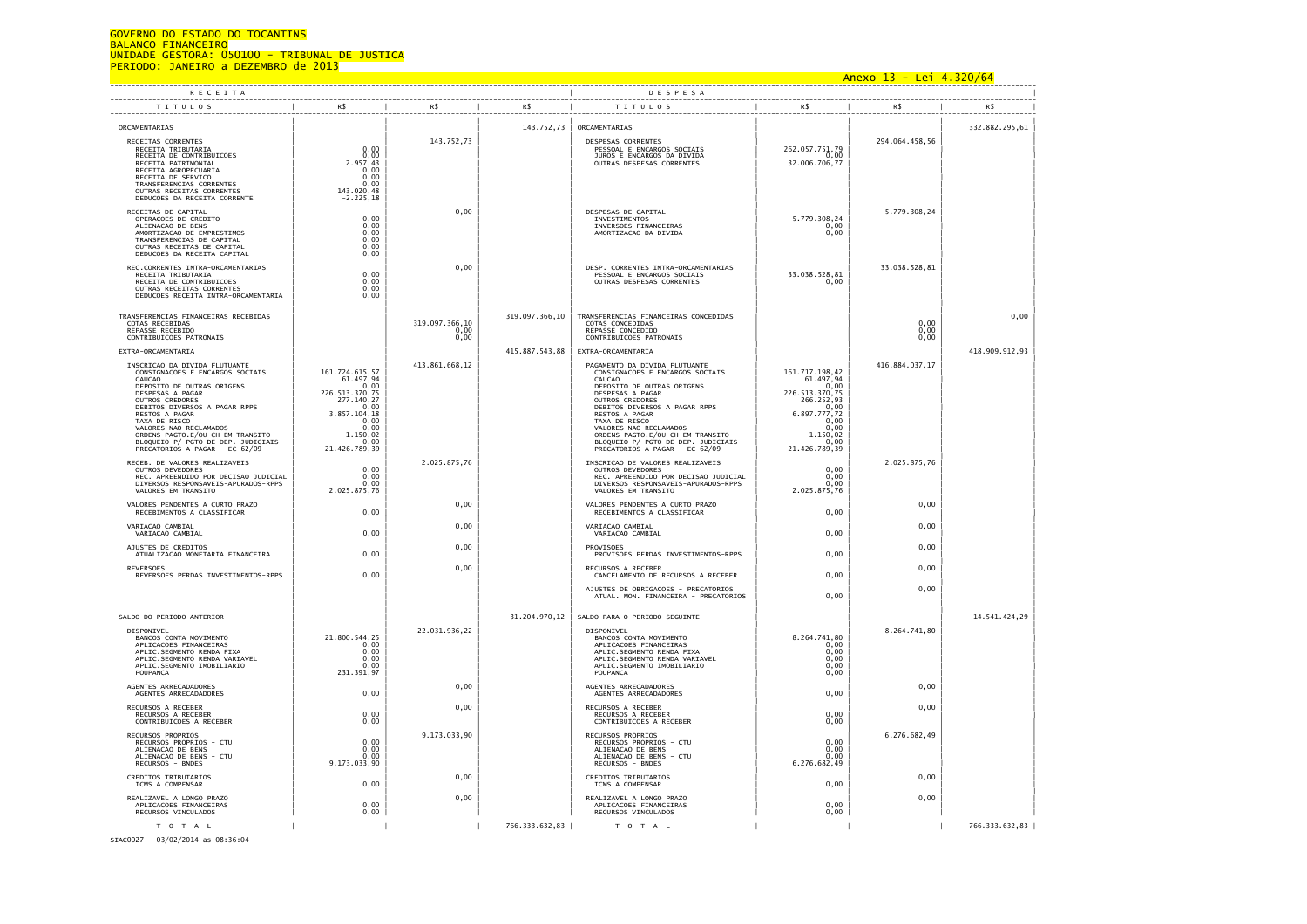## GOVERNO DO ESTADO DO TOCANTINS

## BALANCO PATRIMONIAL

UNIDADE GESTORA : 050100 - TRIBUNAL DE JUSTICA<br>PERIODO: 1ANEIRO a DEZEMBRO de 2013 PERIODO DO DEZEMBRO de

 Anexo 14 - Lei 4.320/64 ----------------------------------------------------------------------------------------------------------------------------------------------------------------------------------------------------------------------------------- | A T I V O | P A S S I V O | ----------------------------------------------------------------------------------------------------------------------------------------------------------------------------------------------------------------------------------- | TITULOS | R\$ | R\$ | R\$ | TITULOS | R\$ | R\$ | R\$ | ----------------------------------------------------------------------------------------------------------------------------------------------------------------------------------------------------------------------------------- | | | | | | | | | | ATIVO FINANCEIRO | | | 14.541.424,29 | PASSIVO FINANCEIRO | | | 11.630.202,57 | | | | | | | | | | | DISPONIVEL | | 8.264.741,80 | | DIVIDA FLUTUANTE | | 11.630.202,57| | | BANCO CONTA MOVIMENTO | 8.264.741,80 | | | CONSIGNACOES E ENCARGOS SOCIAIS | 7.417,15| | | | APLICACOES FINANCEIRAS | 0,00 | | | CAUCAO | 0,00| | | | APLICACAO SEGMENTO RENDA FIXA | 0,00 | | | DEPOSITOS DE OUTRAS ORIGENS | 0,00| | | | APLICACAO SEGMENTO RENDA VARIAVEL | 0,00 | | | DESPESAS A PAGAR | 0,00| | | | APLICACAO SEGMENTO IMOBILIARIO | 0,00 | | | OUTROS CREDORES | 10.887,34| | | | POUPANCA | 0,00 | | | DEBITOS DIVERSOS A PAGAR RPPS | 0,00| | | | AGENTES ARRECADADORES | | 0,00 | | RESTOS A PAGAR | 11.611.898,08| | | | AGENTES ARRECADADORES | 0,00 | | | VALORES NAO RECLAMADOS | 0,00| | | | RECURSOS A RECEBER | | 0,00 | | TAXA DE RISCO | 0,00| | | | RECURSOS A RECEBER | 0,00 | | | ORD. PAG. E/OU CH TRANSITO | 0,00| | | | CONTRIBUICOES A RECEBER | 0,00 | | | BLOQUEIO P/ PGTO DE DEPOSITOS JUDICIAIS | 0,00| | | | RECURSOS PROPRIOS | | 6.276.682,49 | | PRECATORIOS A PAGAR - EC 62/09 | 0,00| | | | RECURSOS PROPRIOS - CTU | 0,00 | | | | | | | | ALIENACAO DE BENS | 0,00 | | | | | | | | ALIENACAO DE BENS - CTU | 0,00 | | | VALORES PENDENTES A CURTO PRAZO | | 0,00| | | RECURSOS – BNDES | 6.276.682,49 | | | | | | RECEBIMENTOS A CLASSIFICAR | | 0,00| | | | | | | | | | | | | | | | CREDITOS TRIBUTARIOS | | 0,00 | | | | | | | ICMS A COMPENSAR | 0,00 | | | | | | | | REALIZAVEL A LONGO PRAZO | | 0,00 | | | | | | | APLICACOES FINANCEIRAS | 0,00 | | | | | | | | RECURSOS VINCULADOS | 0,00 | | | | | | |  $\parallel$  realizavel  $\parallel$  , and  $\parallel$  , and  $\parallel$  , and  $\parallel$  , and  $\parallel$  , and  $\parallel$  , and  $\parallel$  , and  $\parallel$  , and  $\parallel$  , and  $\parallel$  , and  $\parallel$  , and  $\parallel$  , and  $\parallel$  , and  $\parallel$  , and  $\parallel$  , and  $\parallel$  , and  $\parallel$  , and  $\parallel$  , and  $\parallel$  , NEULAS VINCULADOS<br>
REALIZAVEL (DUTROS DEVEDORES | 0,00<br>
OUTROS DEVEDORES | 0,00<br>
DIVERSOS RESPONSAVEITS-APURADOS-RPPS | 0,00<br>
DIVERSOS RESPONSAVEITS-APURADOS-RPPS | 0,00<br>
0,00<br>
0,00 | 0,00 | 0,00 | 0,00 | 0,00 | 0,00 | 0,0 | REC. APREENDIDO POR DECISAO JUDICIAL | 0,00 | | | | | | | | DIVERSOS RESPONSAVEIS-APURADOS-RPPS | 0,00 | | | | | | | | VALORES EM TRANSITO | 0,00 | | | | | | | | ATIVO PERMANENTE | | | | | | 97.724.856,45 | PASSIVO PERMANENTE | | | | | | | 12.324.086,82 | | BENS DO ESTADO | | 95.436.728,10 | | DIVIDA FUNDADA | | 396.914,60 | | | BENS IMOVEIS | 57.293.556,85 | | | DIVIDA INTERNA | 0,00 | | | | BENS MOVEIS | 45.768.980,68 | | | PARCELAMENTO DO INSS | 396.914,60 | | | | DEPRECIACAO ACUMULADA | -7.625.809,43 | | | PARCELAMENTO DO PIS/PASEP | 0,00 | | | | INTANGIVEL | 0,00 | | | PARCELAMENTO DO IBAMA | 0,00 | | | | CREDITOS DO ESTADO | | 0,00 | | DIVIDA EXTERNA | 0,00 | | | | DIVIDA TITVA TURES = 0,00 | 0,00 | 0,00 | 0,00 | PRECATORIDOS DUDICIAIS – EC 62/09 | 0,00 | 0,00 | 0,00 | 0,00<br>| EMPRESTIMOS CONCEDIDOS = 0,00 | 0,00 | 0,00 | 0,00 | 0,00 | PROVISOES MATEMATICAS PREVIDENCIARIAS | 0,00 | VALORES DO ESTADO | | 2.288.128,35 | | OUTRAS OBRIGACOES | | 11.927.172,22 | | | DEPOSITOS JUDICIAIS AO TJ | 0,00 | | | OBRIGACOES A PAGAR - ALMOXARIFADO | 0,00 | | | | CREDITOS ACORDAOS CONDENATORIOS-TCE | 0,00 | | | OBRIGACOES A PAGAR - FOLHA DE PAGAMENTO | 11.927.172,22 | | | ALORES DO ESTADO<br>| DEPOSITOS JUDICITAIS AO TJ<br>| CREDITOS ACORDAOS CONDENATORIOS-TCE<br>| SUPRIMENTO DE FUNDOS<br>| ALMOXARIFADO | 2.270.618.80 | ALMOXARIFADO | 2.270.618,80 | | | | | | | | SUCATAS E PECAS VELHAS PARA VENDA | 0,00 | | | | | | | | PARTICIPACAO NO CAPITAL DE EMPRESAS | 0,00 | | | | | | | | OUTROS VALORES A RECEBER | 0,00 | | | | | | | | SOMA DO ATIVO REAL | | | 112.266.280,74 | SOMA DO PASSIVO REAL | | | 23.954.289,39 | | SALDO PATRIMONIAL | | | 0,00 | SALDO PATRIMONIAL | | | 88.311.991,35 | | PASSIVO REAL DESCOBERTO | | 0,00 | | ATIVO REAL LIQUIDO | | 88.311.991,35| | | TOTAL DO ATTURN TRINONIAL | 112.266.280,74 | 112.266.280,74 | 112.266.280,74 | 112.266.280,74 | 112.266.280,74 | 112.266.280,74 | 112.266.280,74 | 112.266.280,74 | 112.266.280,74 | 112.266.280,74 | 112.266.280,74 | 112.3 | CONVENIOS CONCEDIDOS | 0,00 | | 0,00 | | CONVENIOS CONCEDIDOS | 0,00 | | | | | GARANTIAS DE VALORES | 0,00 | | | GARANTIAS DE VALORES | 0,00| | | | BENS E/OU VALORES DE TERCEIROS | | 664.701,10 | | CONTRAP. BENS E/OU VALORES DE TERCEIROS | | 664.701,10| | | BENS DE TERCEIROS | 0,00 | | | BENS DE TERCEIROS | 0,00| | | | CONVENIOS C/TERCEIROS A COMPROVAR | 664.701,10 | | | CONVENIOS C/TERCEIROS A COMPROVAR | 664.701,10| | | | DIREITOS E OBRIGACOES CONTRATUAIS | | 22.448.985,18 | | DIREITOS E OBRIGACOES CONTRATUAIS | | 22.448.985,18| | | CONTRATOS FIRMADOS COM TERCEIROS | 22.448.985,18 | | | CONTRATOS FIRMADOS COM TERCEIROS | 22.448.985,18| | | | OBRIGACOES A PAGAR - SANEATINS | 0,00 | | | OBRIGACOES A PAGAR - SANEATINS | 0,00| | | | AUXILIO FINANCEIRO A PESQUISADORES | | 0,00 | | AUXILIO FINANCEIRO A PESQUISADORES | | 0,00| | | PRECATORIOS | | 0,00 | | PRECATORIOS | | 0,00| | | PRECATORIOS AGUARDANDO CITACAO JUDICIAL| 0,00 | | | PRECATORIOS AGUARDANDO CITACAO JUDICIAL | 0,00| | | | PRECATORIOS PAGOS | | 0,00 | | | | CONTRAPARTIDA PRECATORIOS PAGOS | 0,00 | | | | ----------------------------------------------------------------------------------------------------------------------------------------------------------------------------------------------------------------------------------- | T O T A L | | | 135.397.476,57 | T O T A L | | | 135.397.476,57 |

----------------------------------------------------------------------------------------------------------------------------------------------------------------------------------------------------------------------------------- SIAC0026 - 03/02/2014 - 08:37